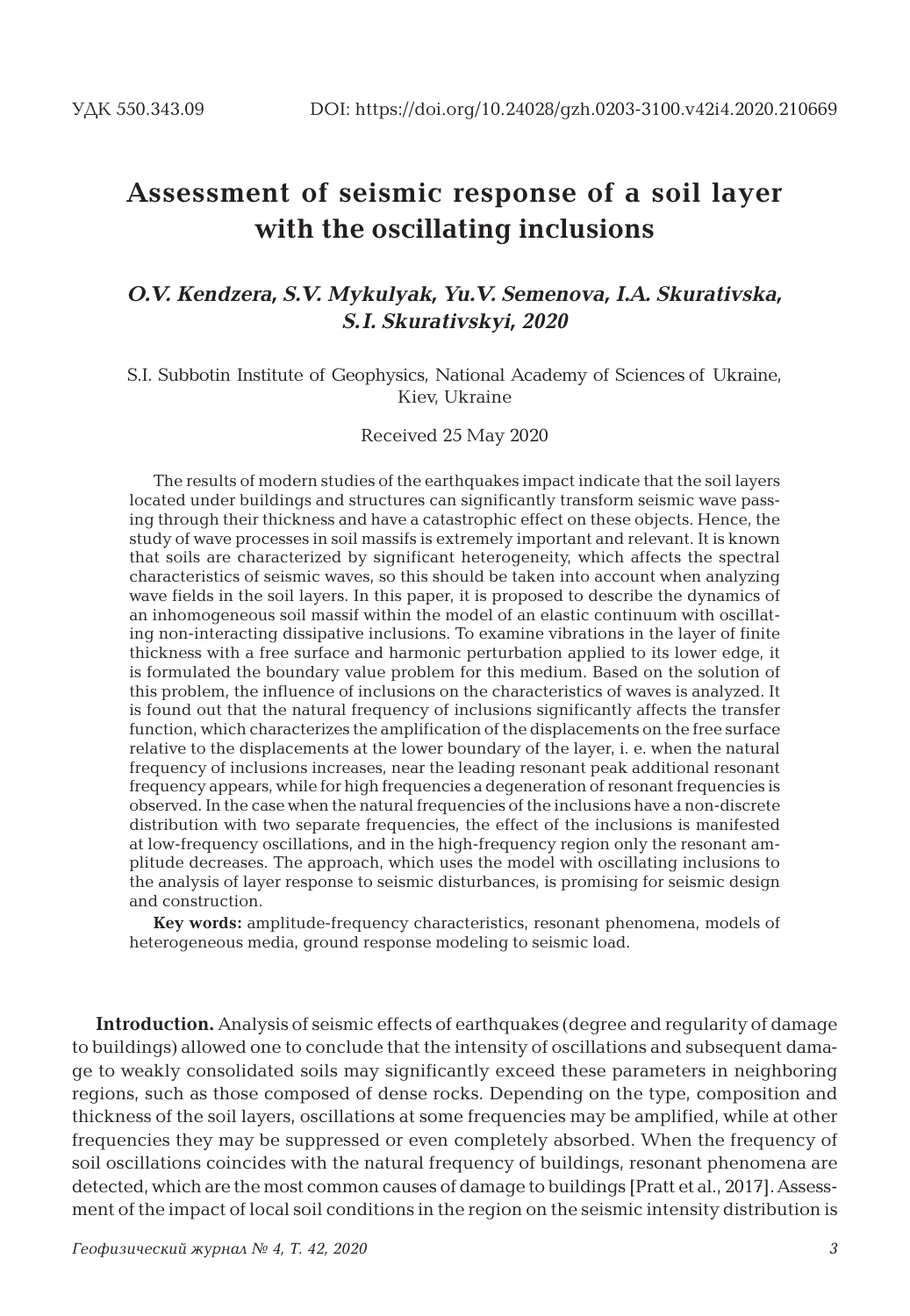the main problem of seismic microzoning [Aleshin, 2010]. Despite the large number of works in this field of research, the problem of adequate prediction of soil behavior under seismic loads remains one of the most pressing challenges of seismology. First of all, this is due to insufficient study of the mechanism of influence of physical and mechanical soil properties on the deformation under seismic loading and dynamic properties that characterize the soil as a medium for the propagation of oscillations.

Evidence that seismic action is affected by soil conditions rather than the magnitude or energy of an earthquake is the aftermath of the 1925 Quebec earthquake in the Lawrence Valley, Canada. The most serious damage and destruction of buildings was recorded at a distance of more than 100 km from the source of the earthquake. Note that the buildings were located on the loose sediments of the St. Charles River. The damage inspection revealed that the steel structures of the granary were bent, the concrete floors were torn down, and the foundations of the reinforced concrete columns were destroyed. At the same time, at a distance of about 800 m from the epicenter of the earthquake, residents of a large hotel built on a rocky slope, almost did not feel the earthquake. The local intensity on loose sediments was 8 points, and on rocky soils ― 3 points according to the Modified Mercalli Intensity Scale [Smith, 1962]. Thus, the difference in the behavior of structures due to soil conditions reached 5 points.

At the initial stage of research on the seismic effects of earthquakes, the influence of physical and mechanical properties of the soil on the intensity of earthquake manifestations was underestimated [Bovenko, Dontsova, 1987; Khalturin et al., 1990]. These works used a simplified approach (differentiation of soils by their seismic properties) and obviously required further improvement.

The problem of amplification of seismic signals is the main task of the ground respond analysis [Kramer, 1996; Wolf, 1985]. It has been studied by various quantitative methods, including the technique of transfer functions based on the linear concept of elastic soil [Kramer, 1996; Gazetas, 1982; Rezaie et al., 2018; Kendzera et al., 2020]; equivalent linear approximation as the simplest generalization of a purely linear approach; a nonlinear approach [Kausel, Roёsset, 1984] using nonlinear stress-strain relationships; multidimensional generalizations of the above methods, etc.

Nowdays, modeling methods are used to solve the problems of predicting soil behavior during an earthquake [Kramer, 1996; Yoshida, 2015; Kokusho, 2017], which are based on the approximation of real soils by mathematical models that take into account the structural properties of soils and patterns of their behavior under seismic loading. Predicting soil behavior during an earthquake is complicated by insufficient knowledge of soil properties under seismic loading.

The purpose of the work is a theoretical estimation of the amplitude-frequency characteristics of an inhomogeneous soil layer with oscillating inclusions under seismic loading on its base. Particular attention is paid to identifying the effects caused by taking into account the dynamics of inhomogeneities.

**Mathematical model of the soil taking into account the oscillatory dynamics of inclusions.** During modeling wave processes in the layer of heterogeneous elastic medium [Kendzera et al., 2020], the dynamic equation of state with temporal and spatial nonlocalities was used. This generalized model allows one to describe the dynamical properties of structured media taking into account the correlation between the elements of the structure, as well as the phenomena of self-organization [Danylenko et al., 2011].

Another technique to the medium's structure description is based on the incorporation of additional volumetric forces, caused by structural element movement, in the equations of motion. Among the models of this approach, it is worth to indicate the models of moment continuum theories [Cosserat, Cosserat, 1909; Green, Rivlin, 1964; Mindlin, 1964; Nowacki,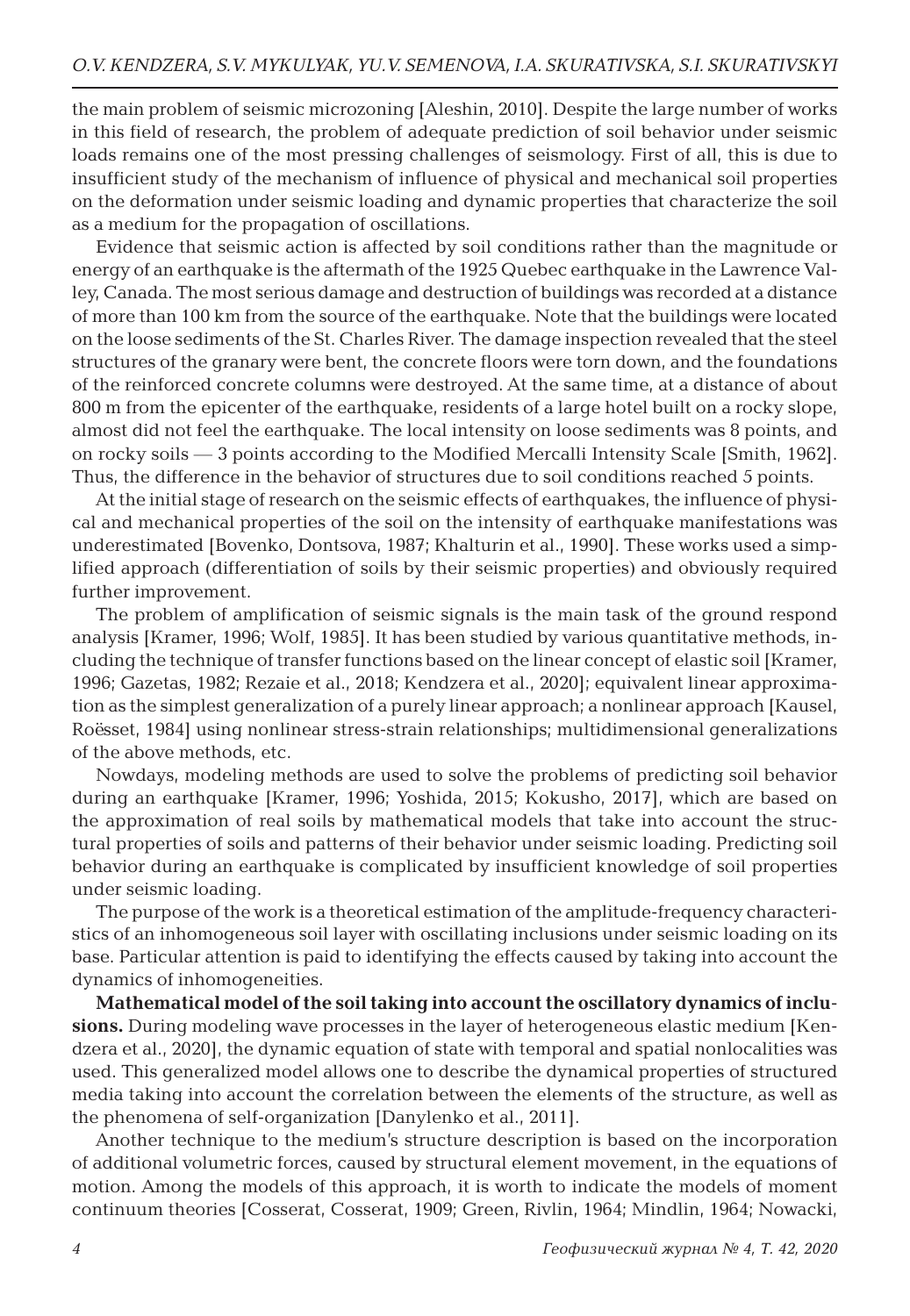1970, 1986; Eringen, 1999; Erofeev, 2003; Maugin, Metrikine, 2010]. In the continual approach, these theories take into account the asymmetry of the stress tensor and describe the auxiliary degrees of freedom of the generalized microvolume of the medium. It is noteworthy that these degrees of freedom are associated with deformations and rotations of microstructural elements.

In this research we are interested in the model for a heterogeneous medium representing the soil as a structure in which heterogeneity is formed by different inclusions distributed in carrying uniform medium. It is considered the inclusions which interact with carrying medium only and do not interact with each other. It is assumed that these inclusions form an auxiliary quasi-continuum that interacts with the carrying classical continuum. Such models for media with inclusions have been developed by a number of experts to search the peculiarities of wave fields in natural and artificial materials with microstructure [Slepjan, 1967; Palmov, 1998; Milton, Willis, 2007; Mishuris et al., 2019]. The detailed studies of features of wave fields at different properties of carrying medium and inclusions have been carried out by V.A. Danylenko and S.I. Skurativskyi in a number of works [Danilenko, Skurativskyi, 2008, 2012a, b, 2016, 2017; Skurativsky, 2014; Skurativskyi, Skurativska, 2018; Skurativskyi et al., 2019].

Based on the basic principles of continuum theory, we postulate that the model of elastic medium with inclusions [Palmov, 1998; Danilenko, Skurativskyi, 2008, 2012a, b] consists of an infinite number of inclusions. In wave processes, they behave like oscillators. Their size *l* is much smaller than the characteristic size of the problem  $l \ll L$ , as well as the wavelength  $l \ll \lambda^*$ . Each inclusion as a separate oscillator is characterized by the natural frequency  $\Omega$ , relaxation time  $\tau$ , and moves under acting the force depending on the difference of displacements between carrying medium and oscillator. The structure of quasicontinuum is characterized by the distribution  $m(\Omega)$  of oscillators with respect to the natural frequency  $\Omega$ . It is obvious that the total mass of oscillators  $m_{\text{av}}$  placed in microvolume  $\delta V$  is evaluated by integration over all natural frequencies of the oscillators

$$
m_{\delta V} = \rho \int_{0}^{\infty} m(\Omega) \, \delta V d\Omega, \qquad (1)
$$

where  $\rho$  is the carrying medium density.

Then the equation of motion for the carrying medium coincides with the well- known Lame equation of classical elastic theory enriched by the inclusions [Palmov, 1998]:

$$
(\lambda + 2\mu) \nabla \nabla \mathbf{u} + \mu \Delta \mathbf{u} - \rho \mathbf{u}_{tt} + \mathbf{N} + \mathbf{Q} = 0, \qquad (2)
$$

where **N** is the force acting on the medium from the inclusions, **Q** is the external mass force,  $\lambda$  and  $\mu$  are the Lame constants. The equation of motion for inclusions with natural frequency  $\Omega$  reads as follows

$$
\rho m\left(\Omega\right) \mathbf{w}_{tt} + K\left(\Omega\right) \left(\mathbf{w} - \mathbf{u}\right) + K\left(\Omega\right) \tau \cdot \left(\mathbf{w} - \mathbf{u}\right)_t = 0. \tag{3}
$$

Here **w** is the inclusion displacement,  $K(\Omega)$  is the stiffness of bond between the inclusion and carrying material. The last add in equation (3) is associated with the description of dissipation of oscillator energy. The total force **N** of interaction of inclusion and carrying medium per unit volume is evaluated by the relation

$$
\mathbf{N} = -\rho \int_{0}^{\infty} m(\Omega) \mathbf{w}_{tt} d\Omega.
$$
 (4)

After substitution (4) into equation (2), the equation of motion for carrying medium can be written in the following form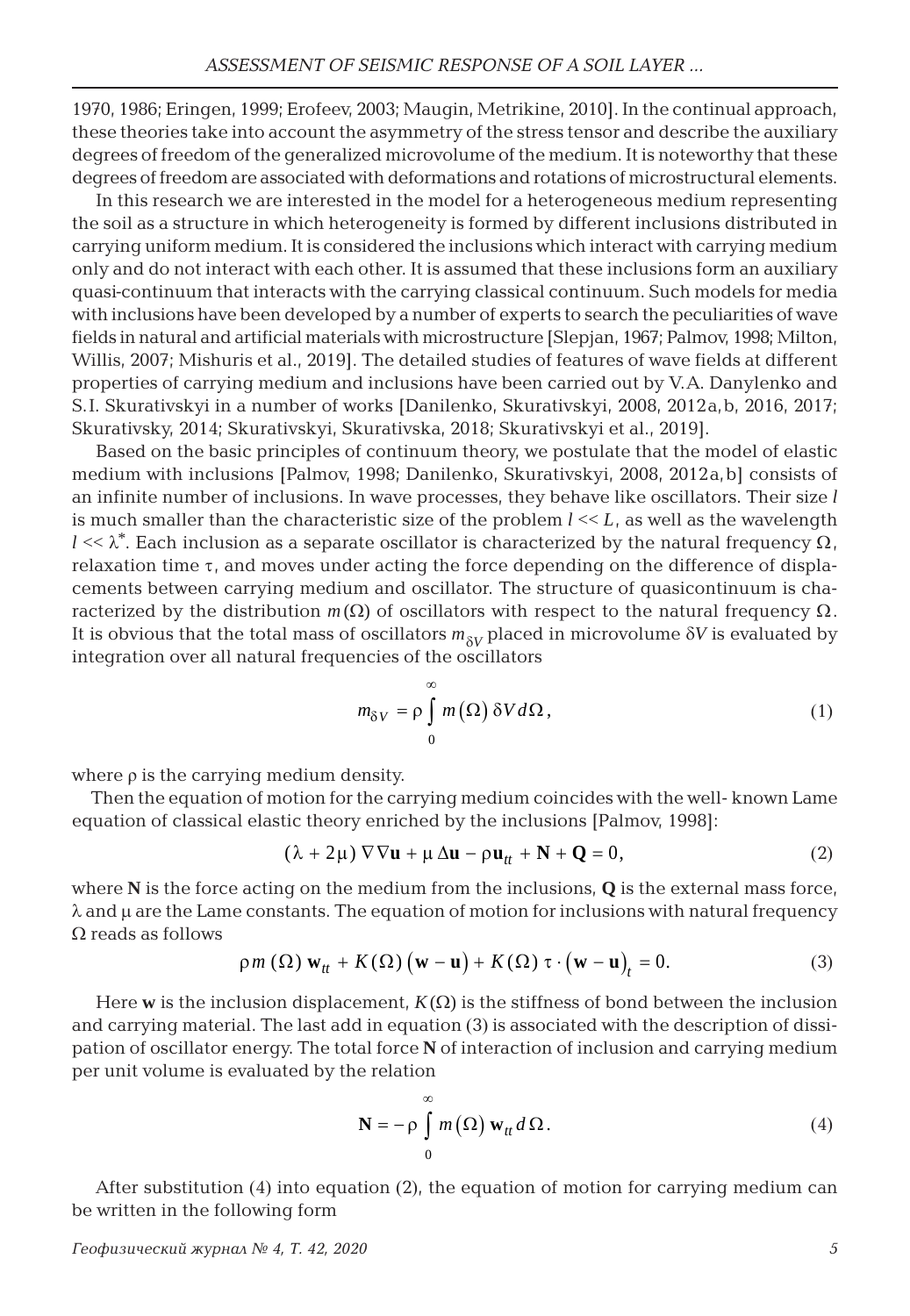$$
(\lambda + 2\mu) \nabla \nabla \mathbf{u} + \mu \Delta \mathbf{u} - \rho \mathbf{u}_{tt} - \rho \int_{0}^{\infty} m(\Omega) \mathbf{w}_{tt} d\Omega + \mathbf{Q} = 0.
$$
 (5)

Thus, the system of equations (3) and (5) together with appropriate boundary conditions describes the dynamics of elastic continuum with oscillating dissipative inclusions.

**Statement of the boundary value problem for the soil layer and analysis of its solutions.** As in our previous work [Kendzera et al., 2020], we consider the simplest one-dimensional problem on the wave shear deformation which is the most dangerous for the buildings and constructions. A layer of soil with density  $\rho$  and thickness *H* lies on a rigid badrock and has a free surface. Let us introduce the reference frame (*u*, *z*) with the origin placed on the free surface (Fig. 1).

For the one-dimensional shear deformation the system of equations  $(3)$ ,  $(5)$  is as follows

$$
\rho u_{tt} = Gu_{zz} - \rho \int_0^{\infty} m(\Omega) w_{tt} d\Omega, \quad w_{tt} + \Omega^2 (w - u) + \Omega^2 \tau (w - u)_t = 0. \tag{6}
$$

Here  $u(z, t)$  and  $w(z, t)$  are the horizontal displacements of carrying medium and attached oscillator respectively, and  $G = \mu$  is the shear modulus. The relation  $\Omega^2 = K(\Omega)/\rho m(\Omega)$  is used. In general, it should be assumed that each type of oscillator has a unique value of the relaxation time, but to obtain quite general conclusions, it is sufficient to assume the same relaxation time  $\tau$ , which is constant for all oscillators. We also neglect the external volumetric forces ( $Q = 0$ ), in particular the gravity force. To identify the function  $m(\Omega)$  describing the distribution of oscillators over their natural frequencies, the following laws are used:

$$
- m(\Omega) = \sum_{j=1}^{n} M_j \delta\Big(\Omega - \Omega_j\Big), \text{ where } \delta(\cdot) \text{ is the Dirac delta function;}
$$

– continuous *n*-modal distribution:

$$
m(\Omega) = \sum_{j=1}^{n} \frac{M_j}{\sigma_j \sqrt{2\pi}} \exp \left(-\frac{(\Omega - \Omega_j)^2}{2\sigma_j^2}\right).
$$

It should be noted that in the case of delta distribution, model (6) has no integral term and is reduced to the model with oscillators that are distributed over their natural frequencies discretely. The multimodal distribution can be regarded as the sequence of functions converging to the Dirac delta function. This allows one to compare the results of studies of models with continuous and discrete distribution of oscillators.

The boundary conditions are prescribed at the Fig. 1. Schematic representation of the soil layer free surface that requires the absence of stresses

$$
G u_z \Big|_{z=0} = 0. \tag{7}
$$



with thickness of *H* with inclusions. The left upper inset stands for the microvolume  $\delta V$  with inclusions, whereas right one shows the micro- $\sigma$ <sup>1</sup> wolume  $\delta V$  with their model analogy-oscillators.

*6 Геофизический журнал № 4, Т. 42, 2020*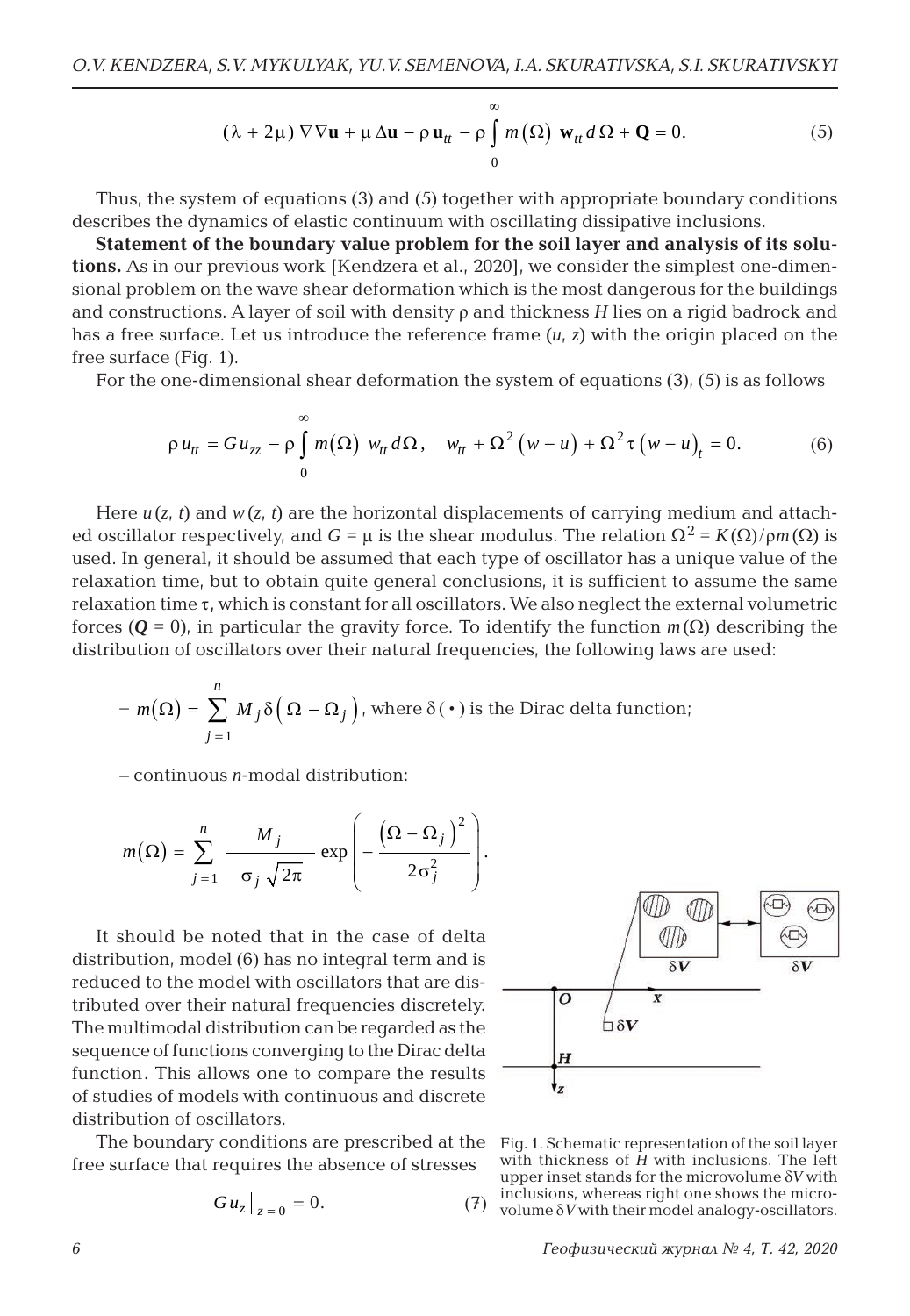Thus, the aim of the studies is to examine the properties of the solutions of system (6) subjected to the boundary condition (7).

Consider the solutions of model (6) in the form of standing waves defined by the expressions harmonic in time

$$
u = U(z) e^{i\omega t}, \quad w = W(z) e^{i\omega t}, \tag{8}
$$

∞

where  $\omega$  is the circular frequency of ground vibration.

The substitution of expressions (8) into the system (6) reduces it to pair of ordinary differential equations

$$
-\rho U(z) \omega^{2} = GU_{zz}(z) + \rho W(z) \int_{0}^{\infty} m(\Omega) \omega^{2} d\Omega,
$$
  

$$
W(z) \omega^{2} + \Omega^{2} (W(z) - U(z)) + \Omega^{2} \tau (W(z) - U(z)) i\omega = 0,
$$

which in turn reduces to quadrature

$$
W = \frac{\left(\Omega^2 + \Omega^2 \tau i\omega\right)U}{\Omega^2 \tau i\omega + \Omega^2 - \omega^2}
$$

and the following second order differential equation

$$
\rho \omega^2 U + GU_{zz} + \rho \omega^2 U \int_0^{\infty} m(\Omega) \frac{\Omega^2 (1 + \tau i \omega)}{\Omega^2 (1 + \tau i \omega) - \omega^2} d\Omega = 0.
$$

It is useful to rewrite this equation as follows

$$
U_{zz} + v^2 U = 0,\t\t(9)
$$

where 
$$
v^2 = \frac{\rho}{G} \omega^2 \left( 1 + \int_0^{\infty} \frac{m(\Omega) \Omega^2 (1 + \tau i \omega)}{\Omega^2 (1 + \tau i \omega) - \omega^2} d\Omega \right)
$$
.

The solution of equation (9) is presented in the well-known form:

$$
U = A\cos v z + B\sin v z.
$$

The constants *A* and *B* can be specified from the boundary condition (7). Then  $B = 0$ , and ultimately  $u(z, t) = Ae^{i\omega t} \cos v z$ .

To characterize the wave passing through the soil deposit, it is used the quantity called the transfer function [Kramer, 1996]

$$
F=\frac{u(z=0;t)}{u(z=H;t)},
$$

where  $u(z = H; t)$  is the deformation at the depth *H*. The modulus of this function  $|F|$  is the amplification factor [Kramer, 1996]. It should be emphasized that when deformations at the layer edges are defined by standing waves, then the function *F* is independent on the time. In particular, in our considerations

$$
F=\frac{1}{\cos\Omega H}.
$$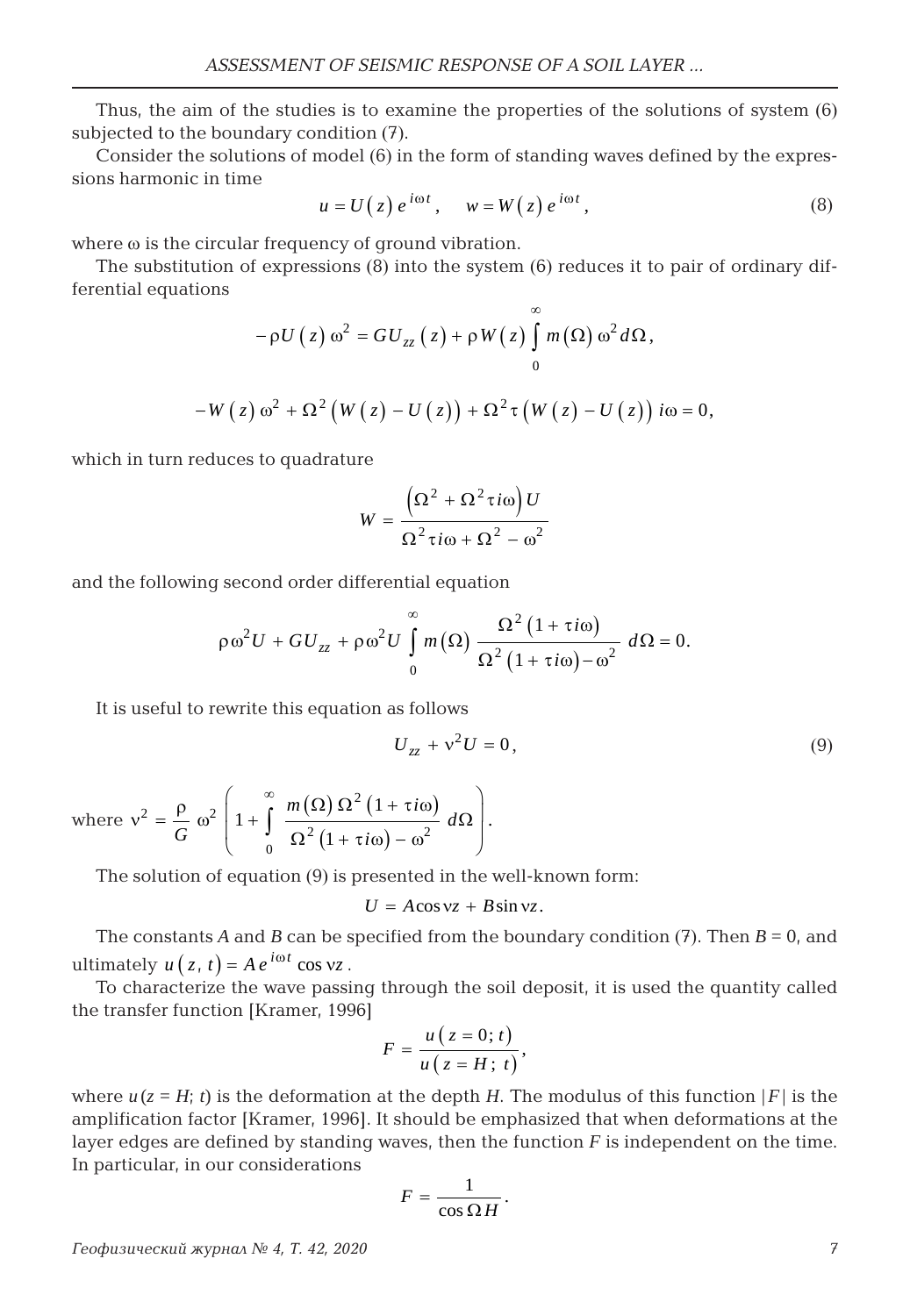Formally, it coincides with the transfer function derived for the Kelvin―Voight models from [Kramer, 1996].

Let 
$$
v_s = \sqrt{\frac{G}{c}}
$$
 be the shear wave velocity. Then  
\n
$$
vH = \omega \frac{H}{v_s} \sqrt{1 + (1 + \tau i\omega) \int_0^{\infty} \frac{\Omega^2 m(\Omega)}{\Omega^2 (1 + \tau i\omega) - \omega^2} d\Omega}.
$$

Hence, the amplification factor is

$$
|F| = \frac{1}{\left|\cos\omega \frac{H}{\nu_s}\sqrt{1 + (1 + \tau i\omega) \int_0^\infty \frac{\Omega^2 m(\Omega)}{\Omega^2 (1 + \tau i\omega) - \omega^2} d\Omega}\right|}.
$$

**Remark 1.** Note that the argument of function  $|F|$  cannot be written via the quantity  $kH(k=$  $=\omega/v_s$  is the wave number) the way this is done in classical models [Kramer, 1996]. Therefore, the function  $|F|$  will be studied directly with respect to the argument  $\omega$ . Moreover, the quantities with time dimension  $H/v_s = \chi$  (time of passing the shear wave through the layer) and  $\tau$  (time of relaxation) can represent the characteristic parameters of soil layer and medium.

**Remark 2.** The number of parameters in the function  $|F|$  can be reduced by means of scale transformation  $\omega\chi = \overline{\omega}$ ,  $\Omega\chi = \overline{\Omega}$ ,  $\tau/\chi = \overline{\tau}$ , where new quantities  $\overline{\omega}$ ,  $\overline{\Omega}$  and  $\overline{\tau}$  are dimensionless. Then

$$
\cos \omega \chi \sqrt{1 + (1 + \tau i \omega) \int_{0}^{\infty} \frac{\Omega^2 m(\Omega)}{\Omega^2 (1 + \tau i \omega) - \omega^2} d\Omega} = \cos \overline{\omega} \sqrt{1 + (1 + \overline{\tau} i \overline{\omega}) \int_{0}^{\infty} \frac{\overline{\Omega}^2 m(\Omega)}{\overline{\Omega}^2 (1 + \overline{\tau} i \overline{\omega}) - \overline{\omega}^2} d\overline{\Omega}}
$$

and the function  $\overline{m(\Omega)} = \frac{1}{\chi} m\left(\frac{\overline{\Omega}}{\chi}\right)$ . For instance, in case of the Gaussian distribution it is valid

$$
\overline{m\left(\Omega\right)} = \frac{1}{\chi} m \left(\frac{\overline{\Omega}}{\chi}\right) = \frac{M_1}{\chi \sigma_1 \sqrt{2\pi}} \exp \left(-\frac{\left(\overline{\Omega} - \chi \Omega_1\right)^2}{2\chi^2 \sigma_1^2}\right).
$$

From the last expression it follows that  $\overline{m(\Omega)}$  represents the distribution with the scaled mean value  $\chi\Omega_1$  and standard deviation  $\chi\sigma_1$ . This means that the solution of the problem at different values  $\chi$  can be obtained from the solution derived at  $\chi = 1$  performing in parallel the appropriate scaling of distribution parameters. Therefore, further we consider the problem at  $\chi$  = 1. The amplification factor obeys the relation

$$
|F| = \frac{1}{\left|\cos\omega\sqrt{1 + (1 + \tau i\omega)\int_{0}^{\infty}\frac{\Omega^{2}m(\Omega)}{\Omega^{2}(1 + \tau i\omega) - \omega^{2}}d\Omega}\right|}.
$$
(10)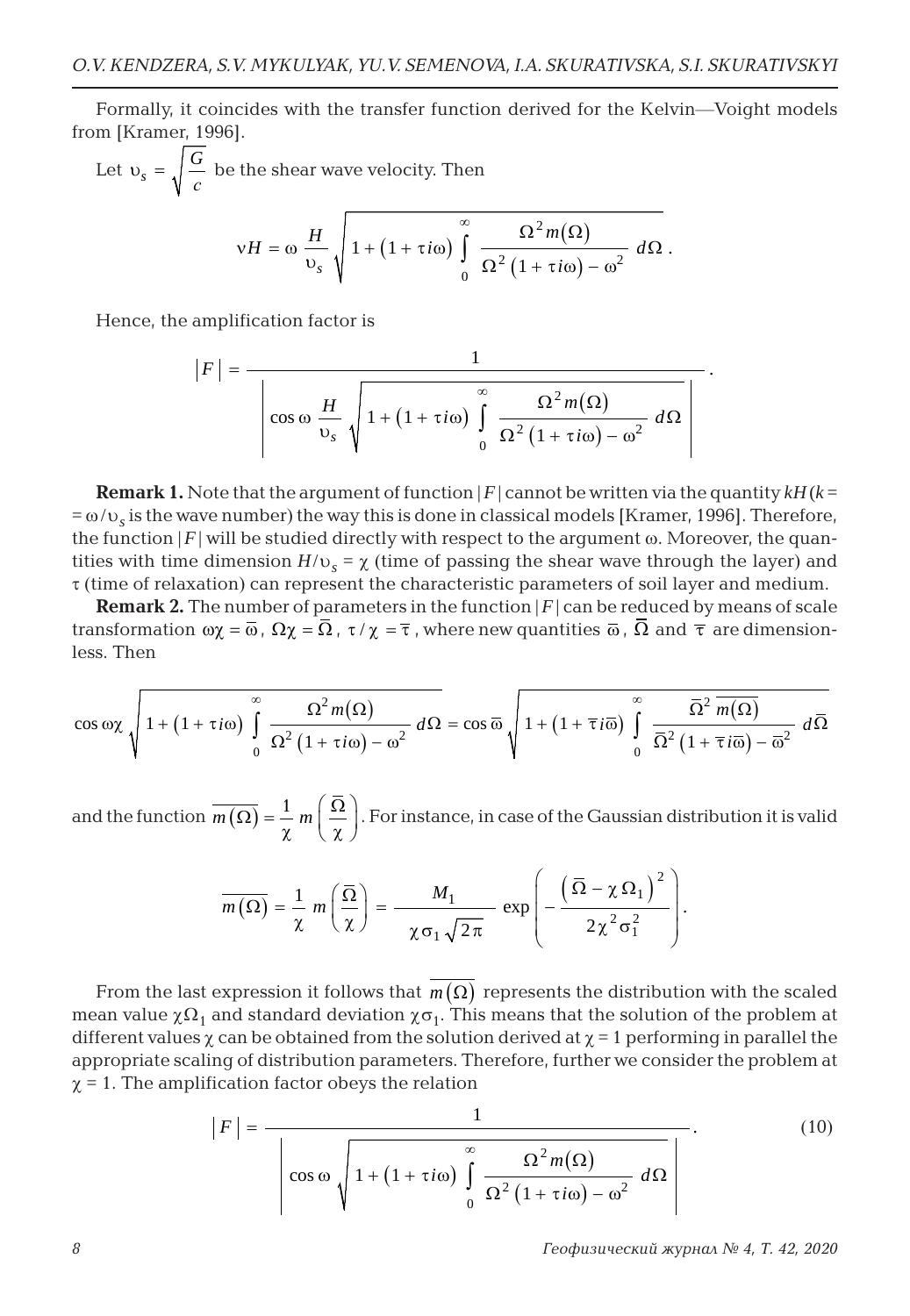Let us find out the peculiarities appearing on the graphs of function (10) when oscillating inclusions are taken into account. To compare, it is worth to recall the fact when the heterogeneity is absent, i. e.  $m(\Omega) = 0$ , the function (10) degenerates into the function  $F = \frac{1}{\cos \omega}$ whose graph (Fig. 2, *а*) shows the periodically located maxima

$$
\omega_n = \frac{\pi}{2} (2n + 1), \quad n = 0, 1, 2 \dots,
$$
 (11)

which determine the natural frequencies of the soil layer providing the most strong response amplification, i. e. the occurrence of resonance. Note that a distinction should be made between the three types of frequencies used in this paper, namely natural frequencies of inclusions, circular frequencies of standing waves, and natural frequencies of soil deposit. To avoid misunderstandings, we prefer to use the term «resonant frequency» instead of the latter term.

Since the model does not include viscosity effects at  $m(\Omega) = 0$ , the function  $|F(\omega)|$  at resonant frequencies has the discontinuities of second kind. The introduction of the dissipative process generates finite maxima on the graph of the function  $|F(\omega)|$ . The structure of resonant frequencies, their number, and intensity are of both theoretical and practical interest. Next it is considered the cases when the function  $m(\Omega) \neq 0$ .

*The medium with identical oscillators.* Let the soil contain inclusions having the same natural frequency  $\Omega_1$ . Then the inclusion distribution is  $m(\Omega) = M_1 \delta(\Omega - \Omega_1)$  and the amplification factor is as follows

$$
|F| = \frac{1}{\left|\cos\omega\sqrt{1 + \frac{\Omega_1^2 (1 + \tau i\omega) M_1}{\Omega_1^2 (1 + \tau i\omega) - \omega^2}}\right|}.
$$
(12)

We choose the parameter  $M_1 = 1.2$  corresponding to the inclusions with density greater than the carrying medium. The natural frequency of oscillators is fixed as well, i. e.  $\Omega_1 = 1$ . The resulting graph of the function  $|F|$  defined by (12) is depicted in Fig. 2, *b*.

To analyze the function (12) in details, we need to pass from complex-valued to a real-



Fig. 2. The amplification factor  $|F|$  versus  $\omega$  at  $m = 0$  (*a*),  $m = 1.2$  (*b*).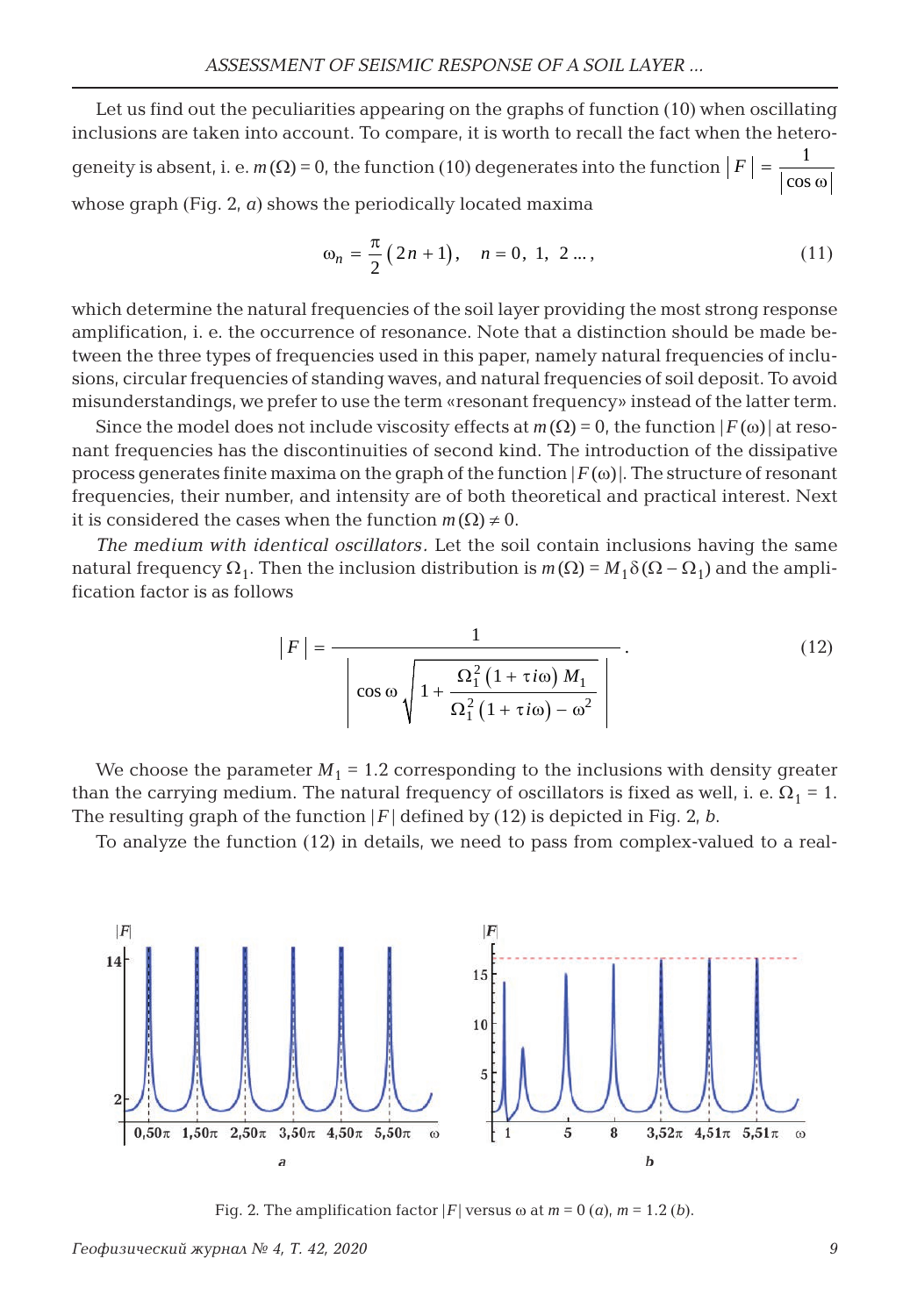valued function. Let

$$
x = \omega, \quad a = 1 + \frac{m\left(1 - \left(x/\Omega_1\right)^2 + \tau^2 x^2\right)}{\left(1 - \left(x/\Omega_1\right)^2\right)^2 + \left(\tau x\right)^2}, \quad b = -\frac{m\tau x^3/\Omega_1^2}{\left(1 - \left(x/\Omega_1\right)^2\right)^2 + \left(\tau x\right)^2}.
$$

Using the formula

$$
\sqrt{a+bi} = \pm \left( \sqrt{\frac{|q|+a}{2}} + i \operatorname{sgn}(b) \sqrt{\frac{|q|-a}{2}} \right), \ |q| = \sqrt{a^2 + b^2} ,
$$

the denominator of (12) can be transformed in the following manner

$$
\cos\left(\bullet\right) = \cos\left(x a_1 - i x b_1\right),\tag{13}
$$

where  $a_1 = \sqrt{\frac{|q|+a}{a}}$  $b_1 = \sqrt{\frac{|q| + a}{2}}$ ,  $b_1 = \sqrt{\frac{|q| - a}{2}}$ .

Taking into account that  $\big|cos(x-iy)\big| = \sqrt{cos^2 x + sinh^2 y}$  , the expression (12) can be presented in the simplified form

$$
|F| = \frac{1}{\sqrt{\cos^2(xa_1) + \sinh^2(xb_1)}}.
$$

From the analysis of expressions *a* and *b* it follows that for large values of *x* these quantities tend to 1 and 0 respectively, thus  $a_1 \rightarrow 1$ ,  $b_1 \rightarrow 0$ . This means that at high frequencies the resonant frequencies approach the set (11) and hence it can be stated that the presence of inclusions in the medium is not manifested.

The increasing of natural frequency  $\Omega_1$  causes a change of graph of the function  $|F|$  mainly in the vicinity of the first resonant frequencies  $(Fiq, 3, a)$ . In particular, the comparison of the



Fig. 3. The dependencies of amplification factor |*F*| on  $\omega$  at  $m = 1.2$ ,  $\tau = 0.1$  and  $\Omega_1 = 1.5$ ,  $\Omega_1 = 2.5$  (*a*),  $\Omega_1 = 4$  (*b*),  $\Omega_1 = 5$  (*c*).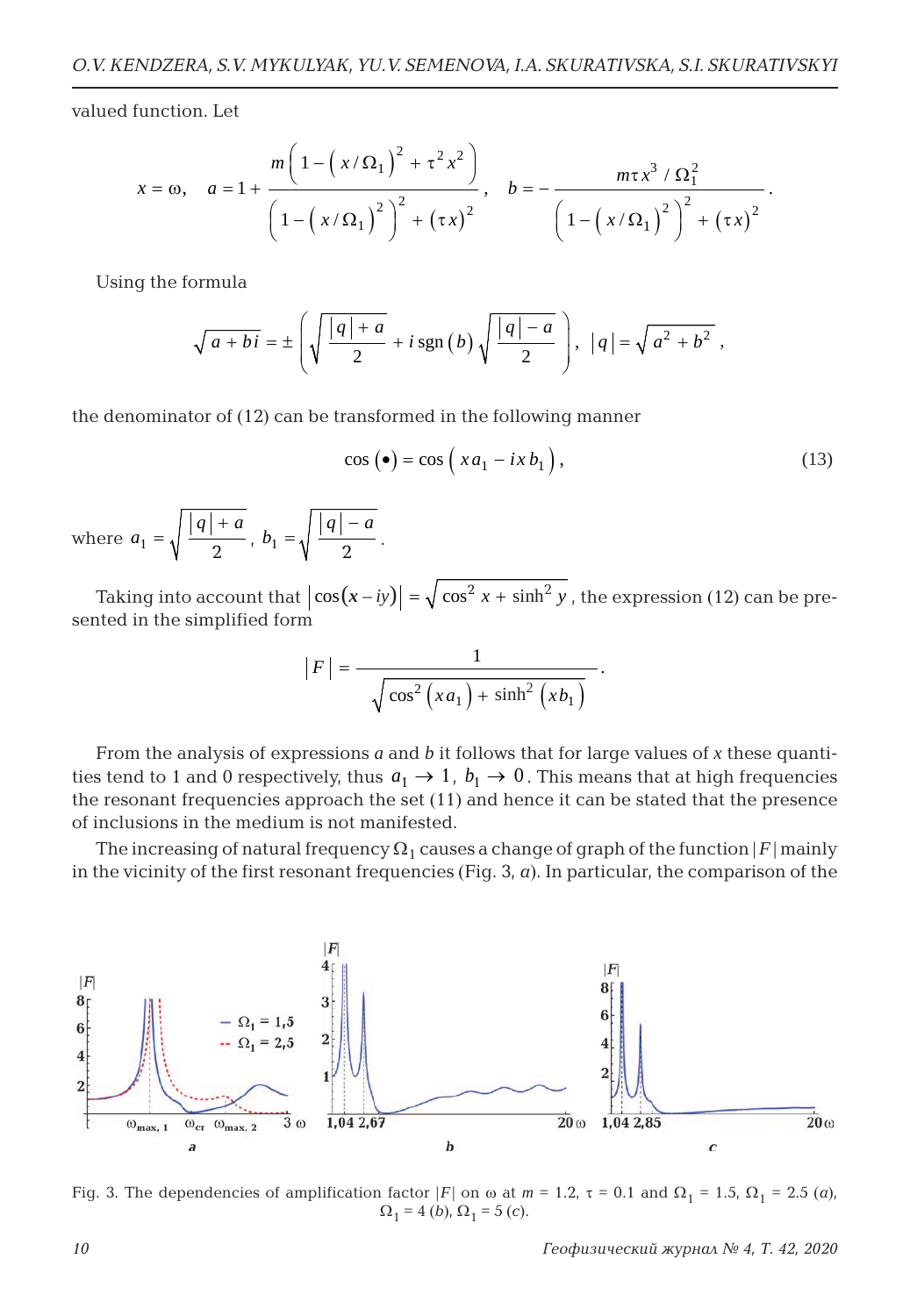graphs built at  $\Omega_1 = 1.5$  and  $\Omega_1 = 2.5$  reveals the creation of additional resonant frequency  $\omega_{\text{max.2}}$  near the leading resonant peak  $\omega_{\text{max.1}}$ . Analysis of resonant spectra for higher natural frequencies  $\Omega_1$  testifies that intensity of second resonant peak  $\omega_{\text{max}}$ , 2 increases, and the set of resonant frequencies in the high-frequency region degenerates. In particular, comparing the Fig. 3, *b* and *c*, we can conclude that the oscillatory asymptotics of the function  $|F|$  is changed to the monotonic one. In fact, there is case when the spectrum is divided into the low-frequency region consisting of a finite number of resonant frequencies and the high-frequency region with a countable set of resonant peaks that tend to degeneration when the natural frequency of inclusions increases. Here, as a point of spectrum division, we can choose the place of the global minimum of the function  $|F(\omega)|$ , i. e. the point  $\omega_{cr}$ .

It is interesting that the dependence (Fig. 4) of the coordinates of the first two resonant peaks  $\omega_{\text{max } 1, 2}$  on the parameter  $\Omega_1$  shows a monotonic nonlinear character. Note that the relative change  $\omega_{\text{max.1}}$  is 4.3 %, while for  $\omega_{\text{max.2}}$  is 39.1 %.

The dependence of the value of the critical frequency  $\omega_{cr}$  on the parameter  $M_1$  (Fig. 5) is monotonic and has a local minimum.

*Media with oscillators of two types*. First of all, it should be noted that regardless of the analytical expression of the function  $m(\Omega)$ , the behavior of the function  $|F|$  can be estimated for relatively large values  $\omega$ . To do this, let us expand part of the function under integral sign



Fig. 4. The dependencies of the first  $(a)$  and second  $(b)$  maxima  $\omega_{\text{max}, 1, 2}$  on the natural frequency  $\Omega_1$ .



into the Taylor series (or to use a formula for infinite geometric progression). Then we get

$$
\frac{\Omega^2}{\Omega^2 (1 + \tau i \omega) - \omega^2} = -\frac{\Omega^2}{\omega^2} - \frac{(1 + \tau i \omega) \Omega^4}{\omega^4} + \frac{\Omega^2}{\Omega^6},
$$



when  $\omega > \Omega$ .

Thus

*Геофизический журнал № 4, Т. 42, 2020 11*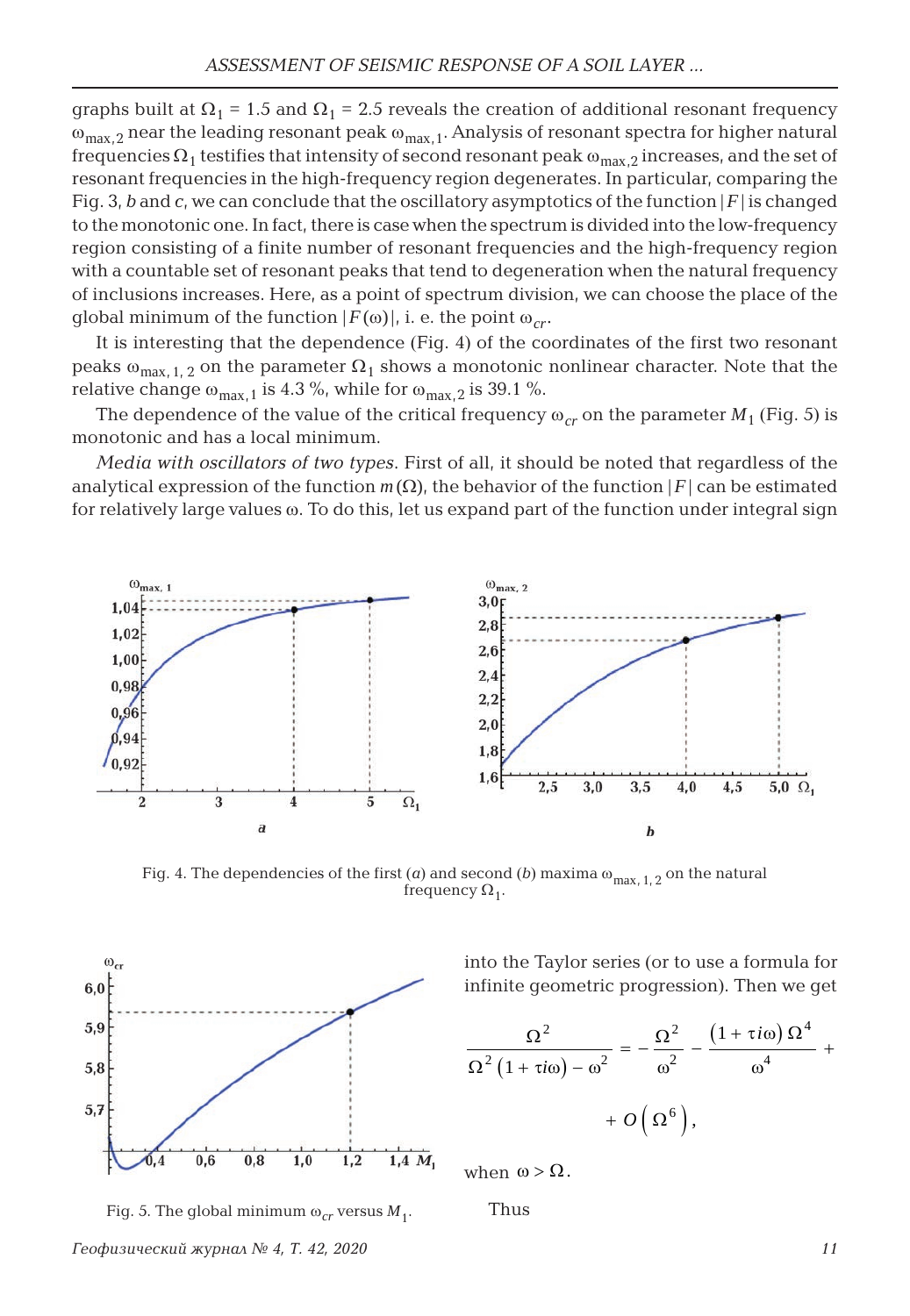$$
(1 + \tau i\omega) \int_{0}^{\infty} \frac{\Omega^{2} m(\Omega)}{\Omega^{2} (1 + \tau i\omega) - \omega^{2}} d\Omega = -\int_{0}^{\infty} \frac{(1 + \tau i\omega) \Omega^{2} m(\Omega)}{\omega^{2}} d\Omega - \int_{0}^{\infty} \frac{(1 + \tau i\omega)^{2} \Omega^{4} m(\Omega)}{\omega^{4}} d\Omega =
$$

$$
= -\frac{(1 + \tau i\omega)}{\omega^{2}} I_{2} - \frac{(1 + \tau i\omega)^{2}}{\omega^{4}} I_{4}.
$$

Here 
$$
I_{2n} = \int_{0}^{\infty} \Omega^{2n} m(\Omega) d\Omega
$$
.

Finally, we obtain the result that for large  $\Omega$  the function  $|F|$  can be approximated by the expression

$$
|F| = \frac{1}{\left|\cos\omega\sqrt{1 - \frac{\left(1 + \tau i\omega\right)}{\omega^2} I_2 - \frac{\left(1 + \tau i\omega\right)^2}{\omega^4} I_4}\right|}.
$$
(14)

In particular, it is easy to see that as  $\Omega$  becomes large in (14) the positions of resonant frequencies are close to the set (11), which is valid for the classical case when the inclusions are absent.

To realize the quality of  $|F|$  approximation, the result obtained is applied to the model with the two-modal distribution  $m(\Omega)$ .

Thus, consider the case of the medium containing the same number of inclusions of two types oscillating mainly at the natural frequencies  $\Omega_1$  and  $\Omega_2 = 2\Omega_1$ . Then the distribution  $m(\Omega)$  of oscillators is described by the two-modal distribution

$$
m(\Omega) = \frac{M_1}{2\sigma\sqrt{2\pi}} \left( \exp\left(-\frac{\left(\Omega - \Omega_1\right)^2}{2\sigma^2}\right) + \exp\left(-\frac{\left(\Omega - 2\Omega_1\right)^2}{2\sigma^2}\right) \right),\tag{15}
$$

where  $\sigma = 0.1$ ,  $M_1 = 1.2$ ,  $\Omega_1 = 0.9$ .

The distribution parameters are chosen in such a way that the oscillator masses are localized strongly in the vicinity of two fixed values (Fig. 6, *а*). Using the distribution (15), the Fig. 6, *b* is plotted and shows the graphs of function (10) (solid curve) and its approximation (14) (dashed curve). It is seen that as soon as the function  $m(\Omega)$  goes to its right asymptotic value, the function (14) is fit for the actual function (10) very well.

Using the formula (10) and (12), the amplification factors  $|F|$  corresponding to the medium with the same type inclusions and two-type inclusions are derived and plotted in Fig. 7. These dependences indicate that the influence of the inclusion characteristics is manifested in the low-frequency domain, in particular, additional maximum appeared. In high-frequency domain the decay of intensity of resonant frequencies is encountered. This means that the influence of inclusion characteristics is manifested in the low-frequency region, whereas in the high-frequency region the decreasing of resonant peak intensity is observed.

**Concluding remarks.** To estimate the response of the soil deposit under the action of seismic disturbances, the problem of shear wave deformation of the soil layer is considered. It is proposed to model an inhomogeneous soil massif by the elastic medium with dissipative oscillatory inclusions. The obtained harmonic solutions of the model in the form of standing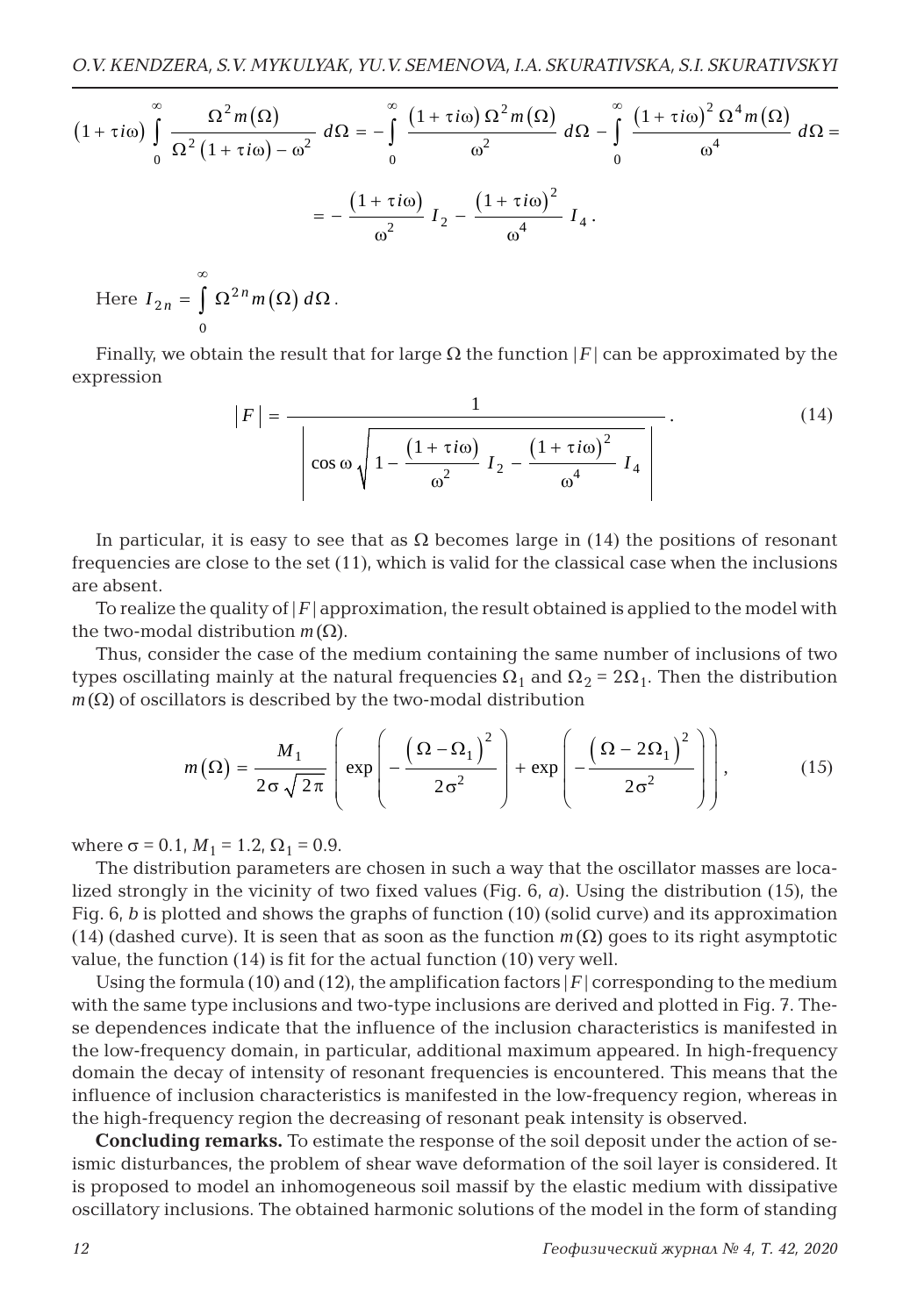

Fig. 6. The function  $m(\Omega)$  (*a*) and the comparison of amplification factors |*F*| derived by means of the function (10) (solid line) and (14) (dashed curve) (*b*).



Fig. 7. The amplification factor  $|F|$  versus  $\omega$  for the case of one type of inclusions (dashed line) and two types of inclusions (solid curve).

waves allowed us to analyze the influence of inclusions on the wave characteristics. In particular, it was found that the presence of dissipative inclusions leads to finite resonant oscillation amplitudes and, accordingly, to limited heights of resonant peaks in the transfer function, which characterizes the amplification of displacements on the free surface with respect to displacements on the lower surface of the layer. It is also shown that the natural frequency of inclusions significantly affects the properties of the transfer function: 1) when the natural frequency of inclusions increases, then the auxiliary resonant peak appears near the leading resonant frequency; 2) degeneration of resonances is observed at high circular frequencies of standing waves.

When the medium incorporates two types of inclusions and, thus, the bimodal distribution is used, the structure of the resonant frequencies changes only in the low frequency domain, in the high frequency domain the intensity of the resonant peaks decreases.

These studies inspire further investigations of wave fields in the layer of the medium with inclusions, which should help to elucidate the influence of viscosity and multimodality of the distribution on it. The obtained results contribute to the improvement of methods of response to soil deposits on seismic disturbances, which provide reliable seismic protection of artificially created objects.

The work is partially supported by the project 0118U000044.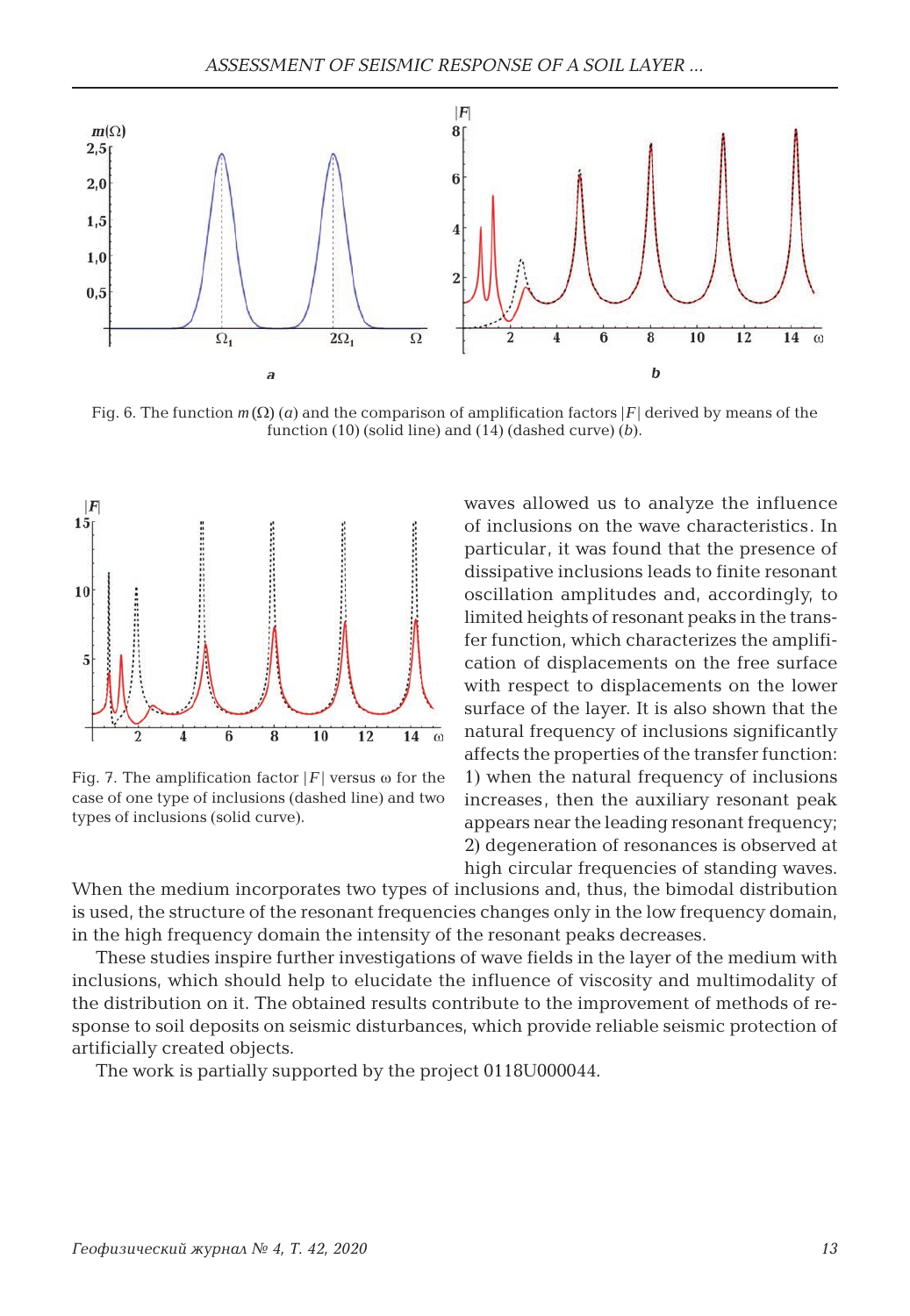#### **References**

- Aleshin, A.S. (2010). *Seismic microzoning of especially important objects*. Moscow: Svetoch Plus, 293 p. (in Russian).
- Bovenko, V.G., & Dontsova, G.Yu. (1987). Seismic microzoning of territory of the proposed development in a low-active region. In: *Engineering-seismological and geophysical studies in engineering surveys for building* (pp. 23—87)*.* Moscow: Nauka (in Russian).
- Cosserat, E., & Cosserat, F. (1909). *Théorie des Corps déformables*. New York: Cornell University Library, 242 p.
- Danilenko, V.A., & Skurativskyy, S.I. (2008). Resonant modes of propagation of nonlinear wave fields in media with oscillating inclusions. *Dopovidi NAN Ukrayiny*, (11), 108—112 (in Ukrainian).
- Danylenko, V.A., Danevych, T.B., Makarenko, O.S., Vladimirov, V.A., & Skurativskyi, S.I. (2011). *Self-organization in nonlocal non-equilibrium media*. Kyiv: Ed. Of S.I. Subbotin Institute of Geophysics, NAS of Ukraine, 333 p.
- Danylenko, V.A., & Skurativskyi, S.I. (2012a). Wave solutions to the model for media with Van der Pol oscillators. *Dinamicheskie sistemy (Dynamical System), 2*(3-4), 227—239 (in Ukrainian).
- Danylenko, V.A., & Skurativskyi, S.I. (2012b). Travelling Wave Solutions of Nonlocal Models for Media with Oscillating Inclusions. *Nonlinear Dynamics and Systems Theory*, (4), 365—374.
- Danylenko, V.A., & Skurativskyi, S.I. (2016). Peculiarities of wave dynamics in media with oscillating inclusions. *International Journal of Nonlinear Mechanics, 84*, 31—38. https://doi.org/10.1016/j. ijnonlinmec.2016.04.010.
- Danylenko, V.A., & Skurativskyi, S.I. (2017). Dynamics of Waves in the Cubically Nonlinear Model for Mutually Penetrating Continua. *Discontinuity, Nonlinearity, and Complexity, 6*(4), 425—433. doi:10.5890/DNC.2017.12.002.
- Eringen, A.C. (1999). *Microcontinuum Field Theory. Vol. I. Foundations and Solids*. New York: Springer, 341 p.
- Erofeev, V.I. (2003). *Wave Processes in Solids with Microstructure*. Singapore: World Scientific, 276 p.
- Gazetas, G. (1982). Vibrational characteristics of soil deposits with variable wave velocity. *International Journal for Numerical and Analytical Methods in Geomechanics*, *6*(1), 1—20. doi: 10.1002/ nag.1610060103.
- Green, A.E., & Rivlin, R.S. (1964). Multipolar continual mechanics. *Archive for Rational Mechanics and Analysis, 17*, 113—147.
- Kausel, E., & Roёsset, J.M. (1984). Soil amplification: some refinements. *International Journal of Soil Dynamics and Earthquake Engineering, 3*(3), 116—123. https://doi.org/10.1016/0261-7277 (84)90041-X.
- Kendzera, O.V., Mykulyak, S.V., Semenova, Yu.V., & Skurativskyi, S.I. (2020). Modeling of seismic response of soil layer within the framework of nonlocal model of continuous medium. *Geofizicheskiy zhurnal, 42*(3), 47—58 (in Ukrainian). https://doi.org/10.24028/gzh.0203-3100.v42i3. 2020.204700.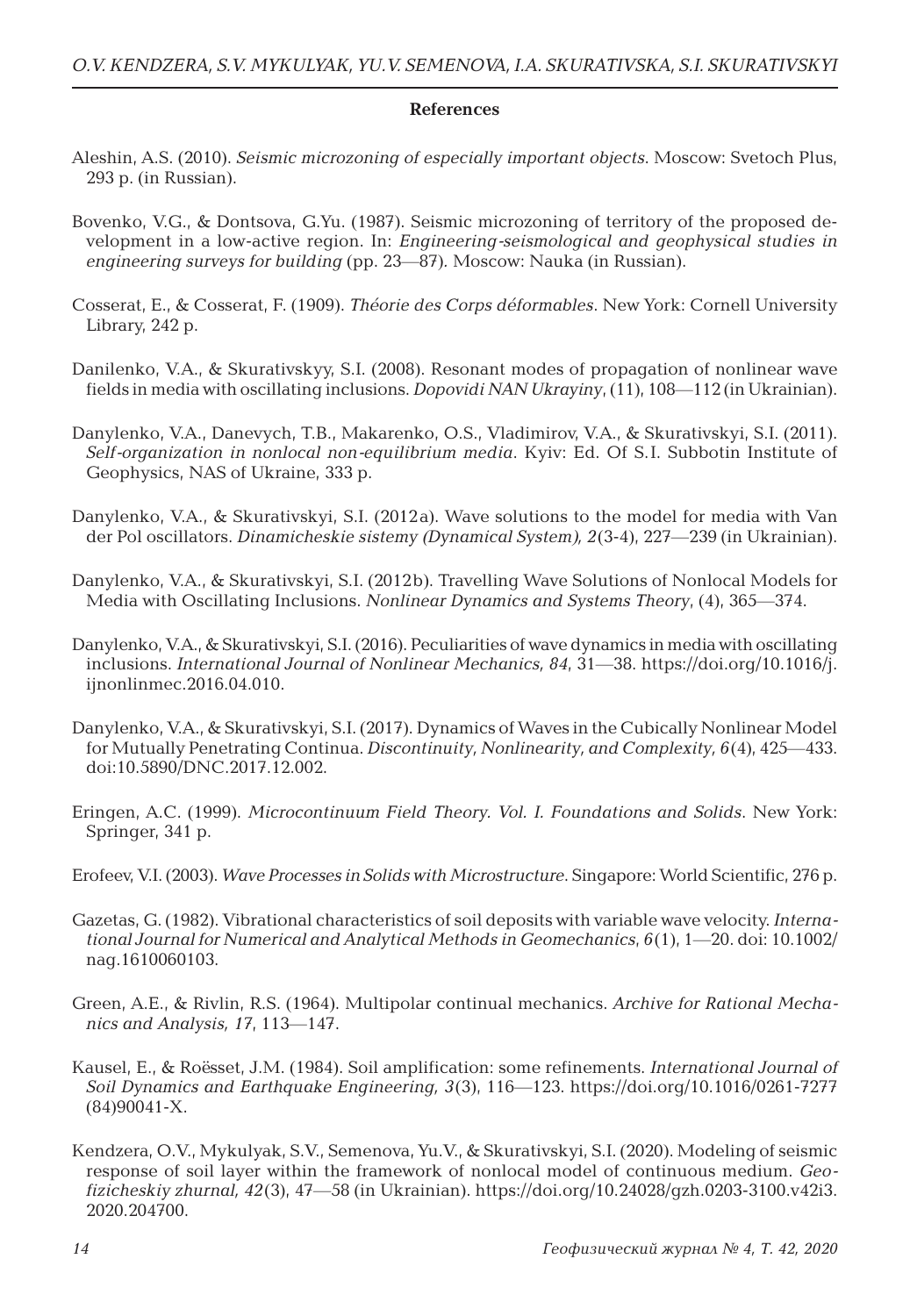- Khalturin, V.I., Shomakhmadov, A.M., Gedakian, E.G. et al (1990). Enhancement of macroseismic effect in Leninakan. Technogenic factors and problems of predicting the seismic effect: *Abstracts of conference dedicated to the 80th anniversary of G.A. Mavlyanova* (pp. 28—30). Tashkent (in Russian).
- Kokusho, T. (2017). *Innovative Earthquake Soil Dynamics*. CRC Press, 478 p.
- Kramer, S.L. (1996). *Geotechnical Earthquake Engineering*. N.J., Prentice Hall, Upper Saddle River, 672 p.
- Maugin, G.A., & Metrikine, A.V. (2010). *Mechanics of Generalized Continua: One Hundred Years After the Cosserats*. New York: Springer, 337 p.
- Milton, G.W., & Willis, J.R. (2007). On modifications of Newton's second law and linear continuum elastodynamics. *Proceedings of the Royal Society A, 463*, 855—880. https://doi.org/10.1098/rspa. 2006.1795.
- Mindlin, R.D. (1964). Microstructure in linear elasticity. *Archive for Rational Mechanics and Analysis, 16*, 51—78.
- Mishuris, G.S., Movchan, A.B., & Slepyan, L.I. (2019). Waves in elastic bodies with discrete and continuous dynamic microstructure. *Philosophical Transactions of the Royal Society A, 378*, 2162. https://doi.org/10.1098/rsta.2019.0313
- Nowacki, W. (1986). *Theory of Asymmetric Elasticity*. Oxford: Pergamon-Press, 383 p.
- Nowacki, W.,(1970). *Theory of Micropolar Elasticity*. Vienna: Springer, 286 p. https://doi.org/10.1007 /978-3-7091-2720-9.
- Palmov, V. (1998). *Vibrations of Elasto-Plastic Bodies*. Berlin, Heidelberg: Springer-Verlag, 311 р.
- Pratt, T.L., Horton, J.W., Jr. Muñoz, J., Hough, S.E. Chapman, M.C., & Olgun, C.G. (2017). Amplification of earthquake ground motions in Washington, DC, and implications for hazard assessments in central and eastern North America. *Geophysical Research Letters, 44*(24), 12,150—12,160. https://doi.org/10.1002/2017GL075517.
- Rezaie, A., Rafiee-Dehkharghani, R., Dolatshahi, K.M., & Mirghaderi, S.R. (2018). Soil-buried wave barriers for vibration control of structures subjected to vertically incident shear waves. *Soil Dynamics and Earthquake Engineering, 109*, 312—323. https://doi.org/10.1016/j.soildyn.2018.03.020.
- Skurativskyi, S.I. (2014). Chaotic wave solutions in a nonlocal model for media with vibrating inclusions. *Journal of Mathematical Sciences, 198*(1) 54—61. https://doi.org/10.1007/s10958- 014-1772-8.
- Skurativskyi, S. I., & Skurativska, I.A. (2018). Dynamics of quasiharmonic wave packets in media with inclusions: *Proceedings of international scientific and practical conference «Information Technologies and Computer Modelling»* (pp. 242—245). Ivano-Frankivsk. Retrieved from http:// itcm.comp-sc.if.ua/2018/skurativskuj.pdf (in Ukrainian).
- Skurativskyi, S.I., Skurativska, I. A., Bukur, G.V., & Maslova, O.M. (2019). Polynomial solutions of nonlinear system of PDE describing dynamics of complex medium with oscillating inclusions. *Transactions of Institute of Mathematics of NAS of Ukraine, 16*(1), 155—163 (in Ukrainian)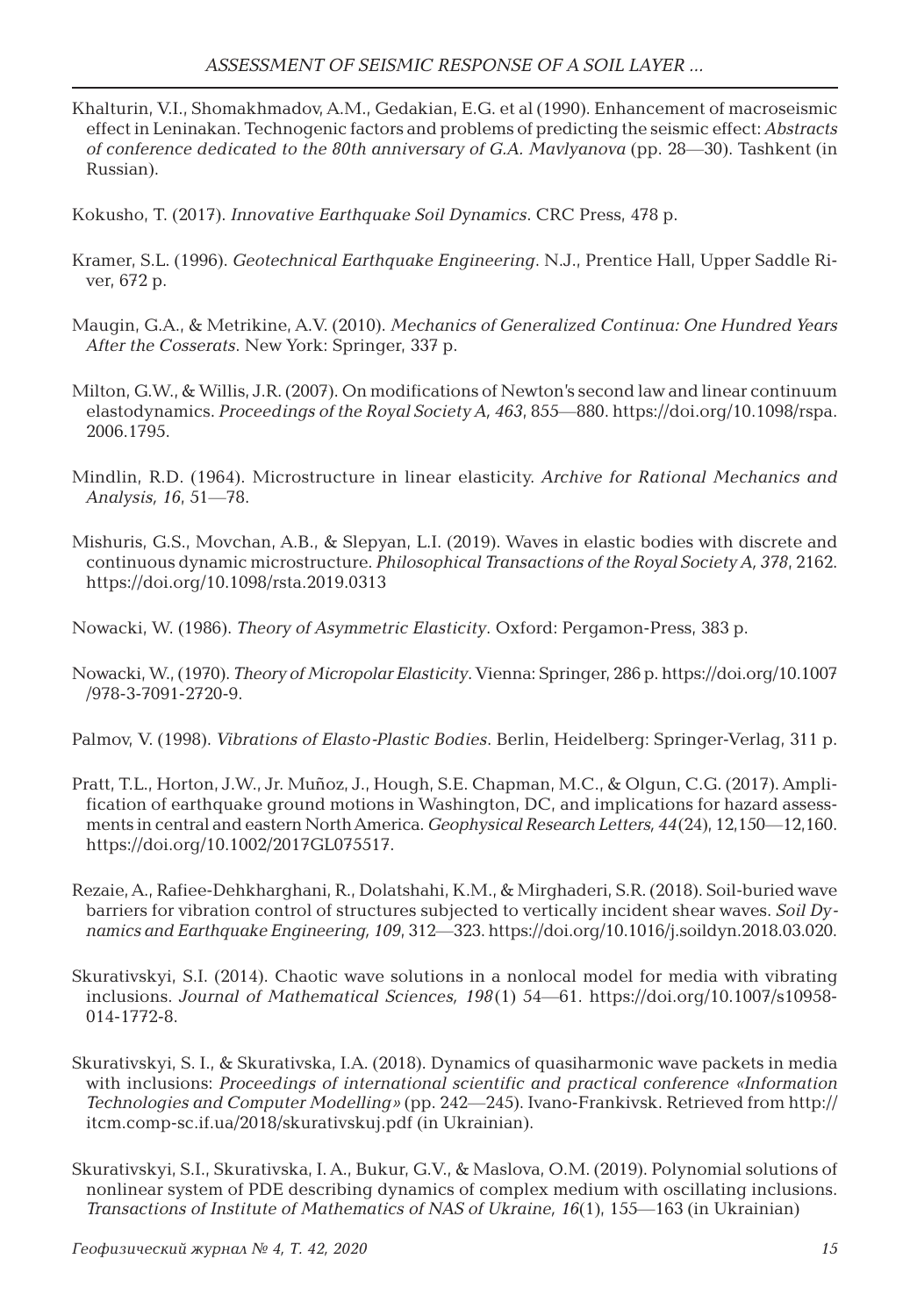Slepjan, L.I. (1967). The wave of deformation in rods with amortized mass. *Mechanics of Solids, 5*, 34—40.

Smith, W.E.T. (1962). *Earthquakes of Eastern Canada and Adjacent Areas, 1534—1927* (pp. 271— 301). Publication of the Dominion Observatory, Ottawa 26.

Wolf, J.P. (1985). *Dynamic soil-structure interaction*. Prentic-Hall, 466 p.

Yoshida, N. (2015). *Seismic Ground Response Analysis*. Springer, 365 p.

## **Оцінка сейсмічної реакції прошарку ґрунту з коливними включеннями**

#### *О.В. Кендзера, С.В. Микуляк, Ю.В. Семенова, І.А. Скуратівська, С.І. Скуратівський, 2020*

Інститут геофізики ім. С.І. Субботіна НАН України, Київ, Україна

Результати сучасних досліджень наслідків землетрусів свідчать про те, що ґрунтові пласти, розташовані під будівлями та спорудами, можуть суттєво трансформувати сейсмічну хвилю, що проходить через їх товщу, та катастрофічним чином вплинути на ці об'єкти. Тому дослідження хвильових процесів у ґрунтових масивах є надзвичайно важливими і актуальними. Відомо, що ґрунти характеризуються значною неоднорідністю, яка впливає на спектральні характеристики сейсмічних хвиль, тому вона повинна враховуватись при аналізі хвильових полів у ґрунтових пластах. У цій праці запропоновано описувати динаміку неоднорідного ґрунтового масиву в рамках моделі пружного середовища з осцилюючими невзаємодіючими між собою дисипативними включеннями. Для такого модельного середовища ставиться крайова задача про вібрацію прошарку скінченної товщини з вільною поверхнею та гармонічним збуренням на його нижньому краї. На основі розв'язку цієї задачі проаналізовано вплив включень на характеристики хвиль. З'ясовано, що власні частоти включень суттєво впливають на передавальну функцію, яка характеризує підсилення зміщень на вільній поверхні відносно зміщень на нижній межі шару: при зростанні власної частоти коливань включень поблизу основного резонансу виділяється додаткова резонансна частота прошарку ґрунту, а на високих частотах відбувається виродження резонансів. Для випадку, коли власні частоти включень мають недискретний розподіл з двома виділеними частотами, вплив включень проявляється при низькочастотних коливаннях, а у високочастотному діапазоні зменшується лише резонансні амплітуди. Підхід до аналізу відгуку прошарку ґрунту на сейсмічні збурення, в якому використовується модель з коливними включеннями, є перспективним для задач сейсмостійкого проєктування та будівництва.

**Ключові слова:** амплітудно-частотна характеристика, резонансні явища, моделі неоднорідних геосередовищ, моделювання реакції ґрунту на сейсмічні впливи.